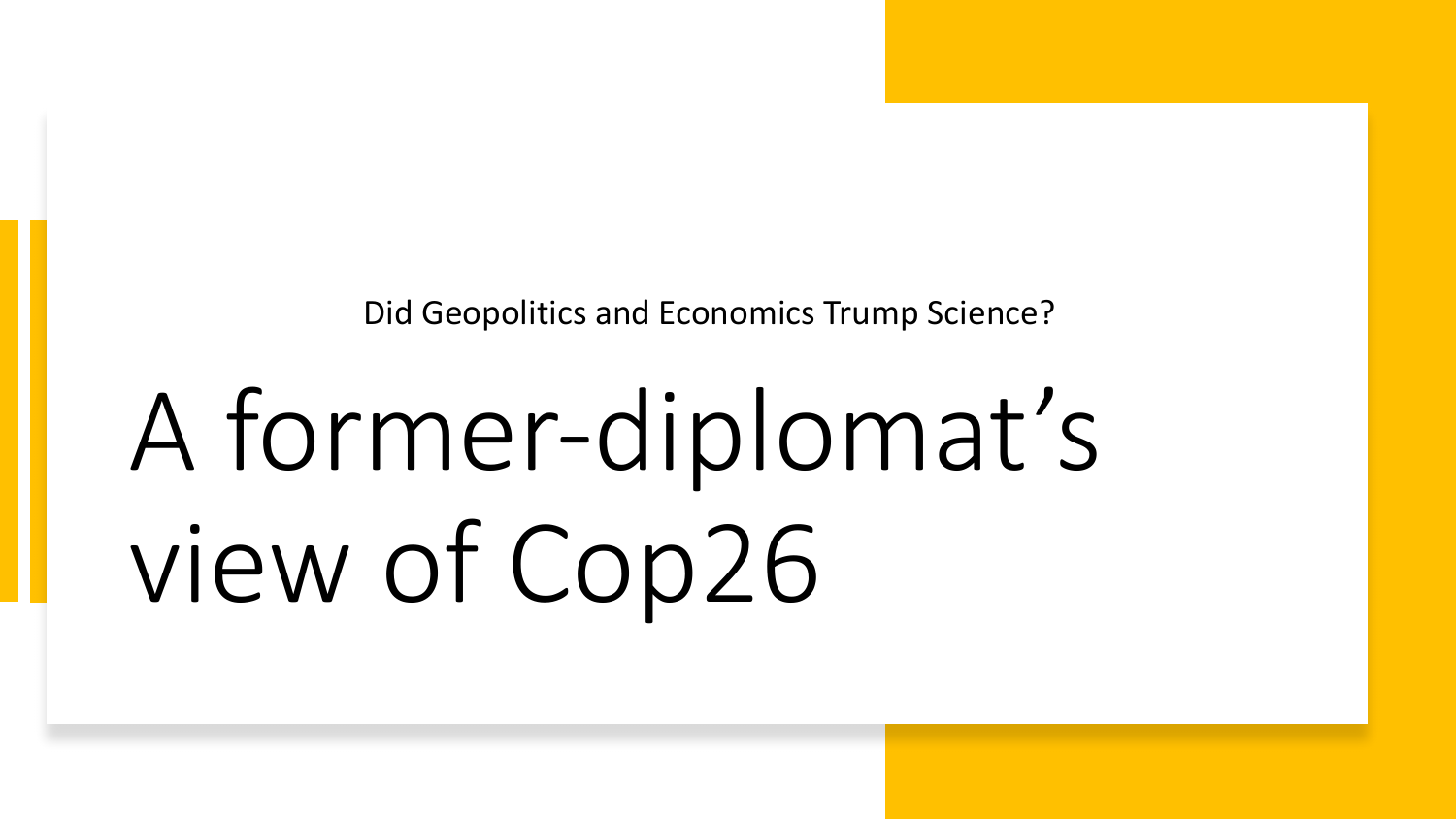### Introduction

"…"The test of a first-rate intelligence is the ability to hold two opposing ideas in mind at the same time and still retain the ability to function. One should, for example, be able to see that things are hopeless yet be determined to make them otherwise."

-- attributed to F. Scott Fitzgerald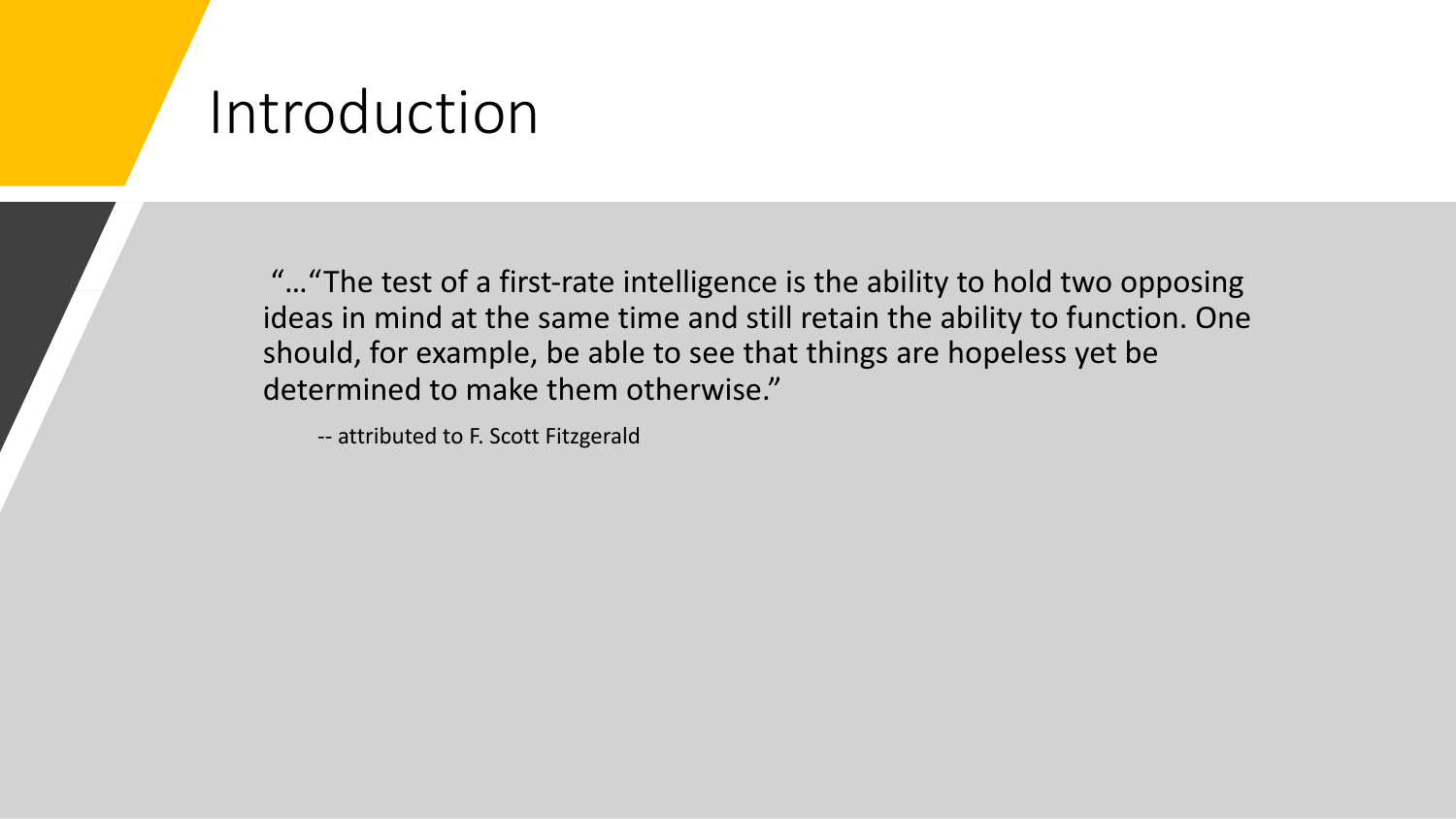#### Changing structure of global energy system according to BP



Shares of primary energy in *Rapid*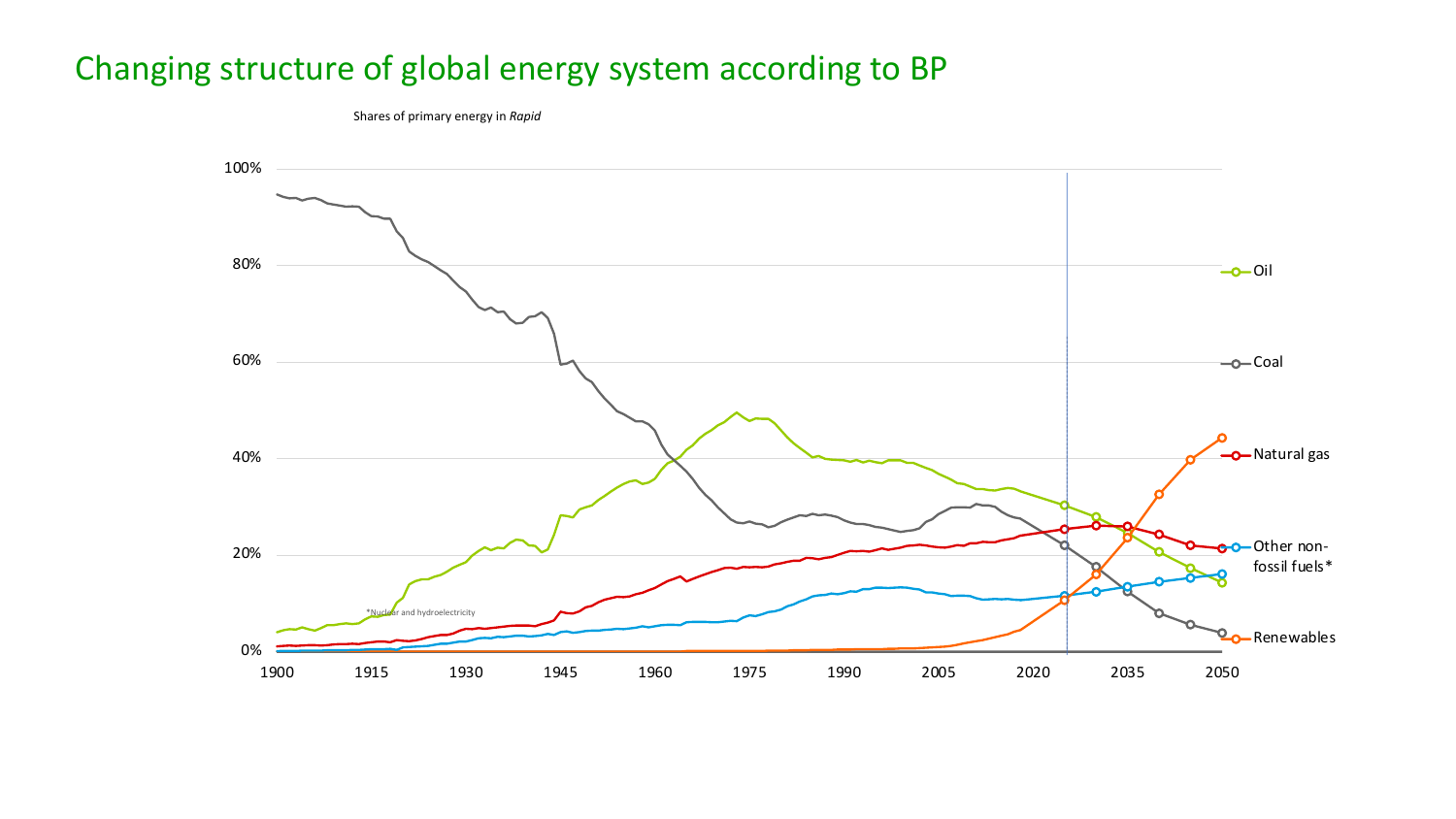### My Background

- Forty years as a Foreign Service Officer and Senior Intelligence Officer
- US Ambassador to Azerbaijan, and Bosnia and Herzegovina
- National Intelligence Officer for Europe
- Deputy Assistant Secretary of State for European Affairs; and International Organization Affairs responsible for the Specialized and Technical Agencies of the UN.
- At Mason
	- Distinguished Visiting Professor at the Schar School teaching courses on the geopolitics of energy security and theory and practice of public policy.
	- Co-Director of the Center for Energy Science and Policy and member of the leadership team for C-RASC.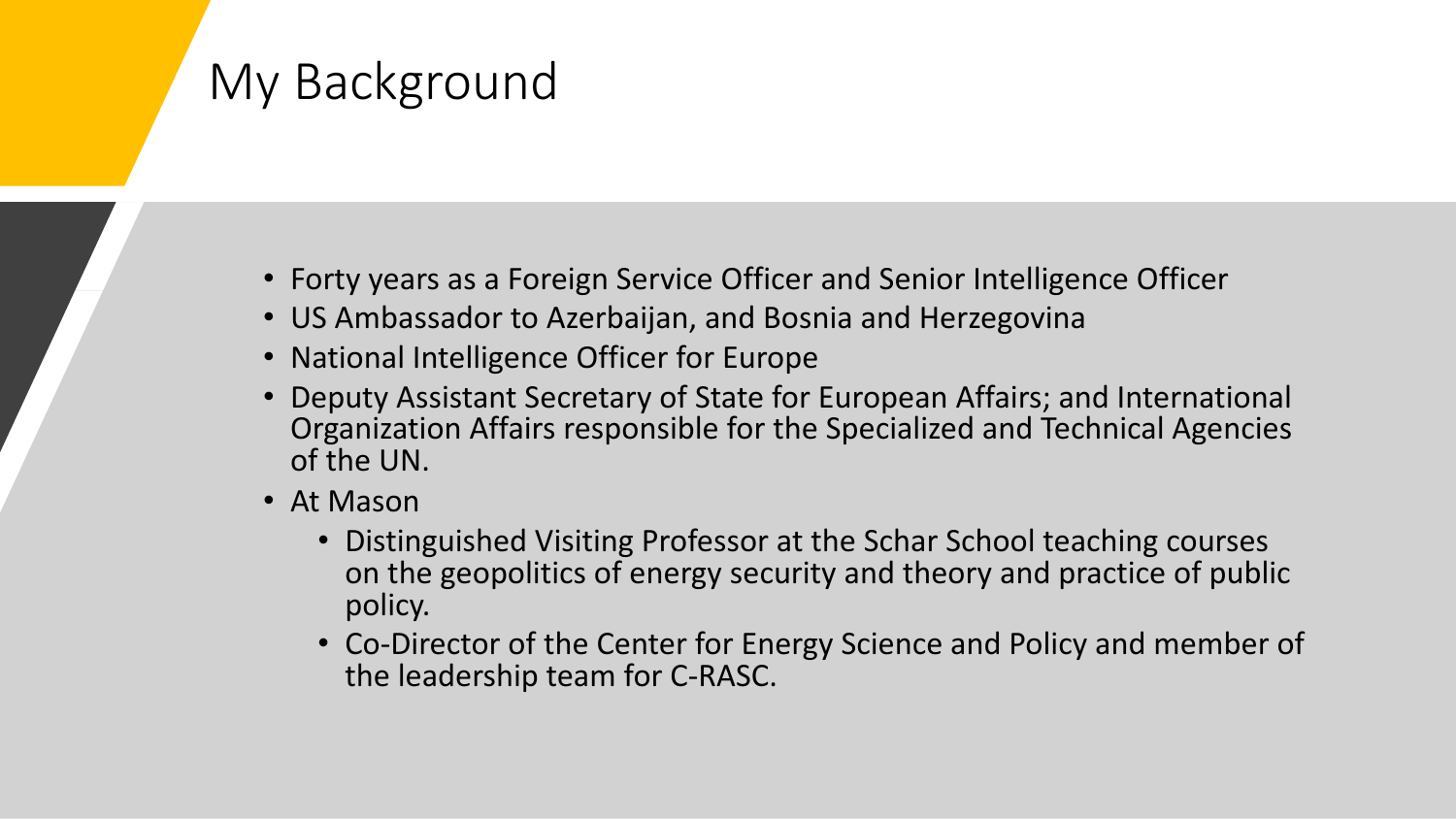#### Perspectives

- What was Glasgow COP26?
	- "For nearly three decades the UN has been bringing together almost every country on earth for global climate summits - called COPs - which stands for 'Conference of the Parties'. 'In that time climate change has gone from being a fringe issue to a global priority. This year will be the 26th annual summit – giving it the name COP26. With the UK as President, COP26 takes place in Glasgow." from UK President
	- Participation: representations of Parties to the 1994 UN Framework Convention on Climate Change ("the Convention") and Observer states (197 countries), members of the press and media, and representatives of observer organizations – 40k registered participants
	- The Good, the Bad, and the Ugly -- Heads of state/government, diplomats, other government officials, NGOs, business representatives, student and individual activists
- COP27, Fall 2022 Egypt host country in Sharm el-Sheikh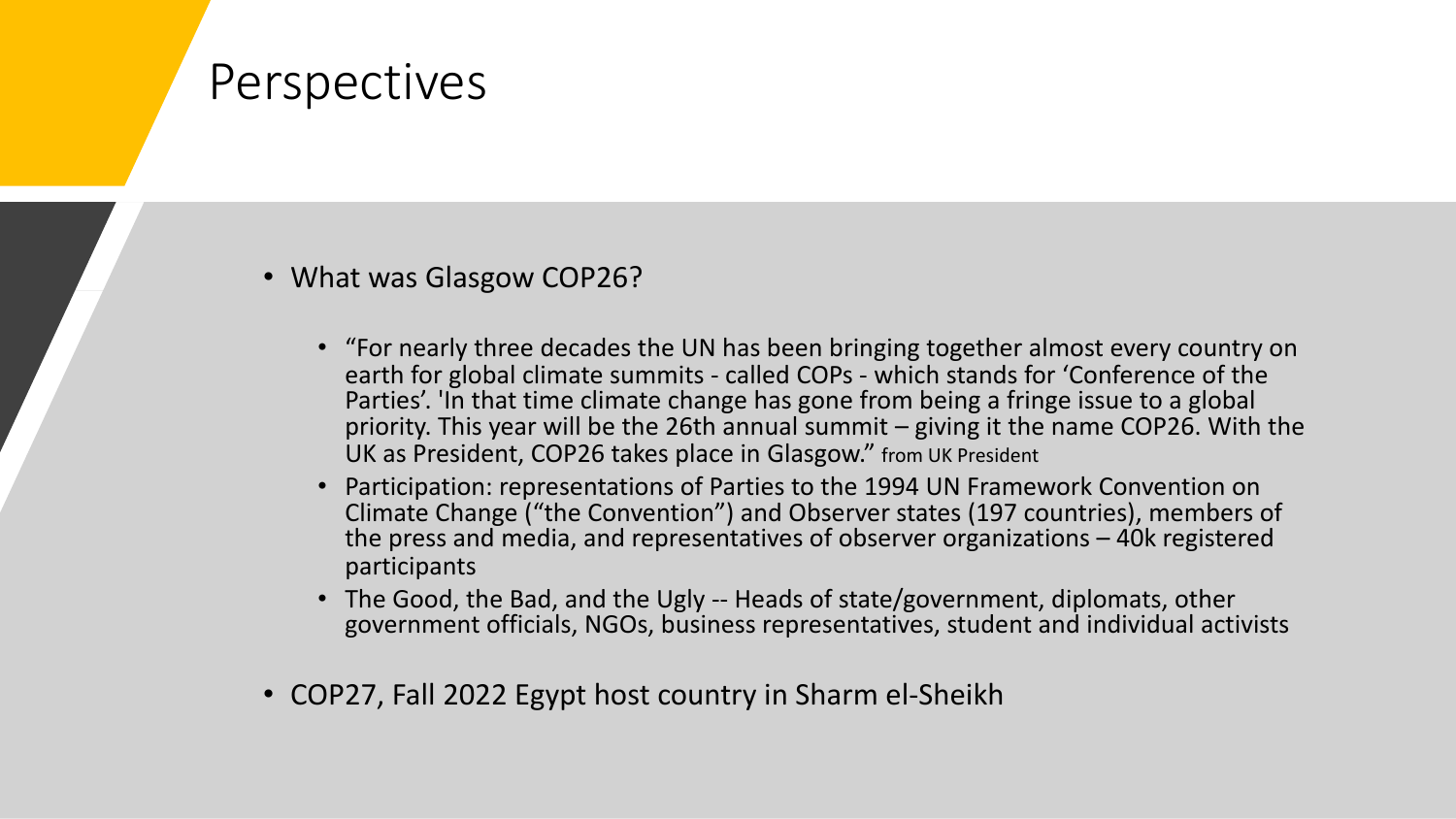# Mega conferences – not the place to get stuff done !

…but they do focus minds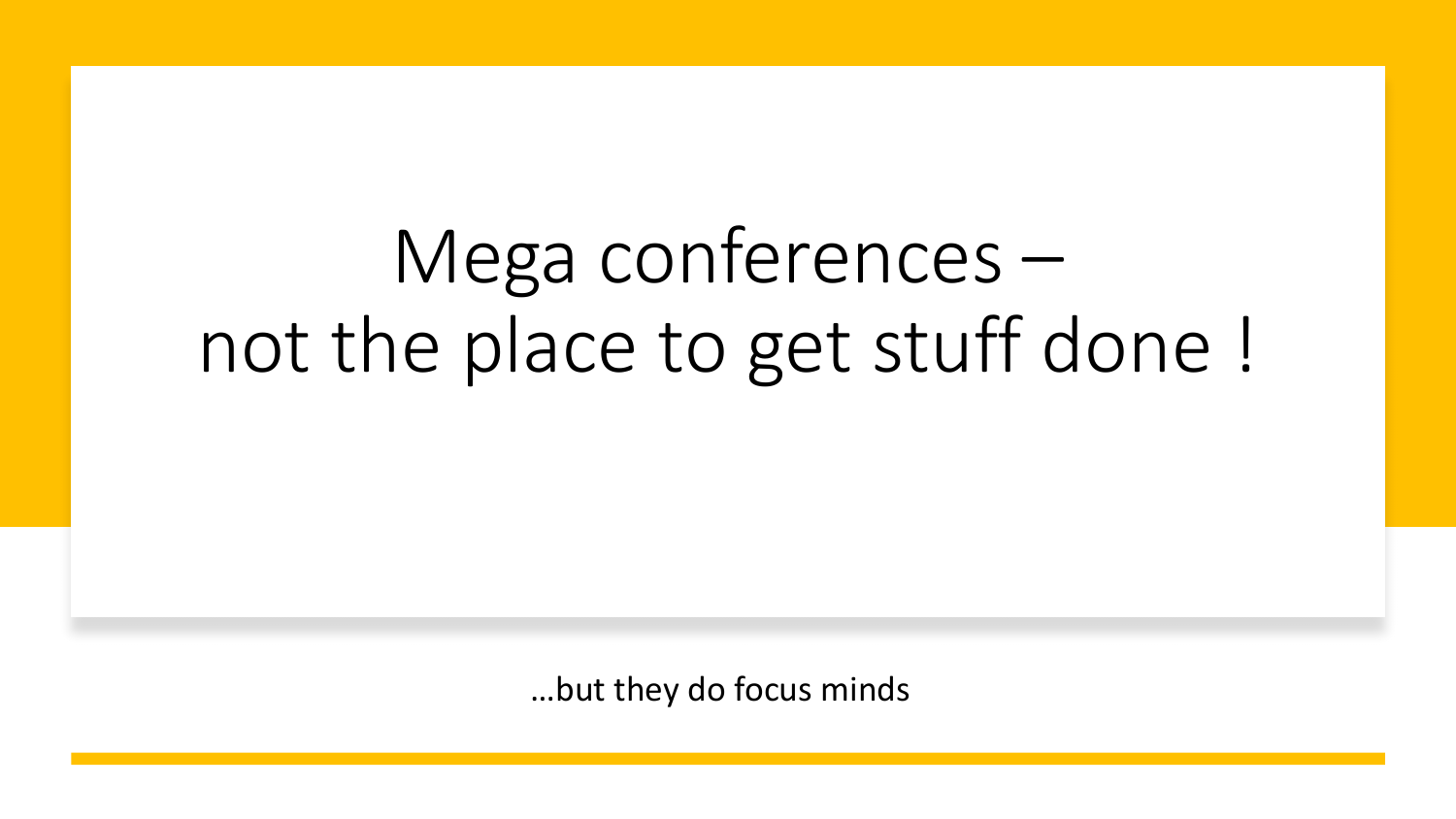#### Modesty and Diplomacy Not Synonymous

"Diplomacy is the practice of ways and means. Those who ask of it grand designs or the transformation of society, must forever be disappointed. The more profound changes take place outside the conference room. Yet, the institutions of … diplomacy are sufficient to the day if the diplomat uses them wisely and well."

-- from The Diplomat's Dictionary, Chas. W. Freeman, Jr. pg. 107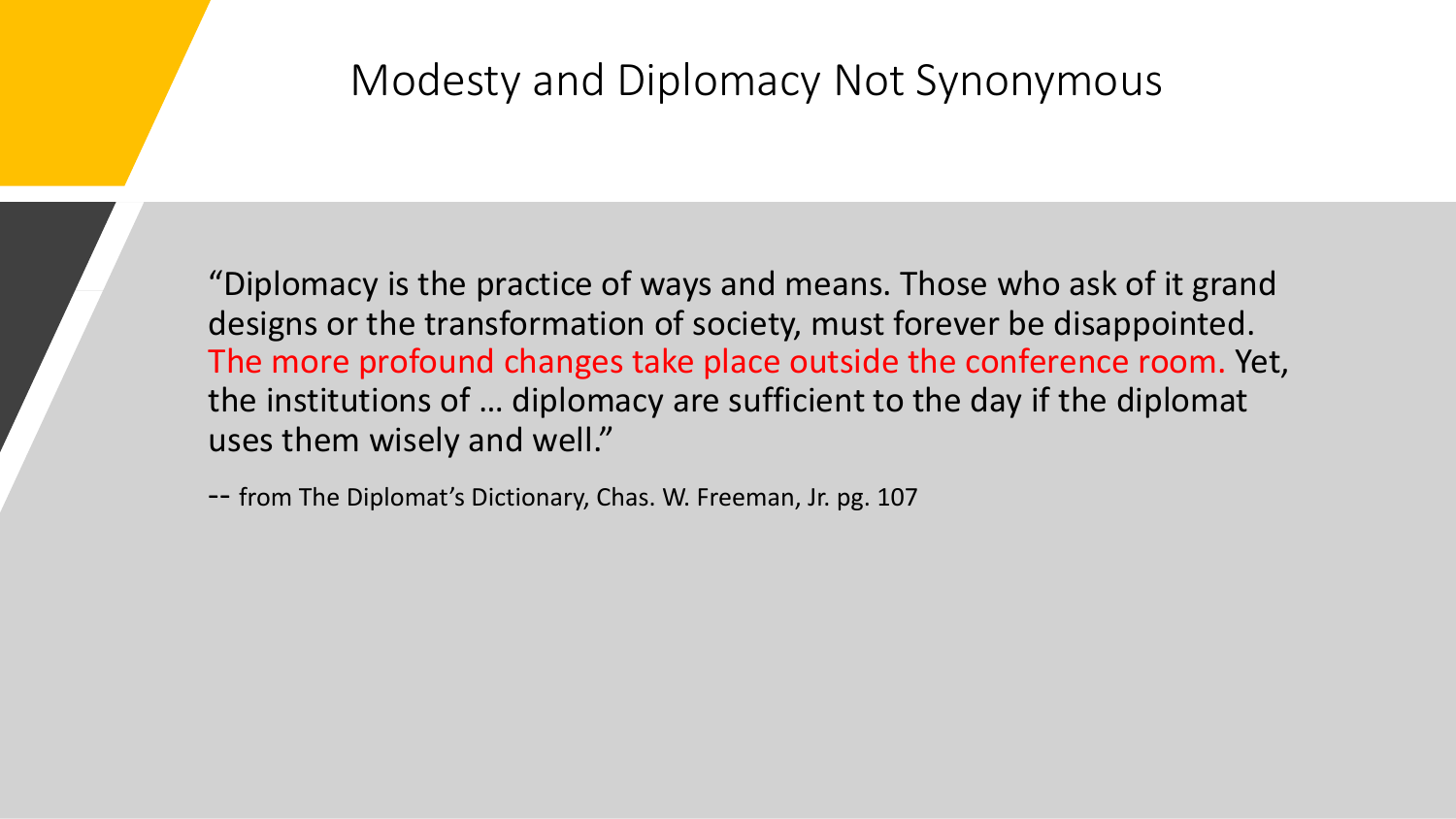### Results

- Widely different priorities and expectations among 40k participants
	- Outcomes (governments) vs outputs (climate activists)
- Fortunate to have UK as President and former SecState Kerry leading US delegation.
- Glasgow Climate Pact -- supply, not demand focus; aspirational, not binding.
	- Focus more on S&T solutions to climate change rather than changed behavior.
- In the end, the objective became to have an agreement all could accept.
	- "Phase-down" vs "Phase-out" for coal
- Did Economics and Geopolitics Trump Science?
	- Energy-deficient countries/populations?
	- Global energy crisis for northern hemisphere
	- Geopolitics (e.g., Russia no Putin, China no Xi, India no no-coal)?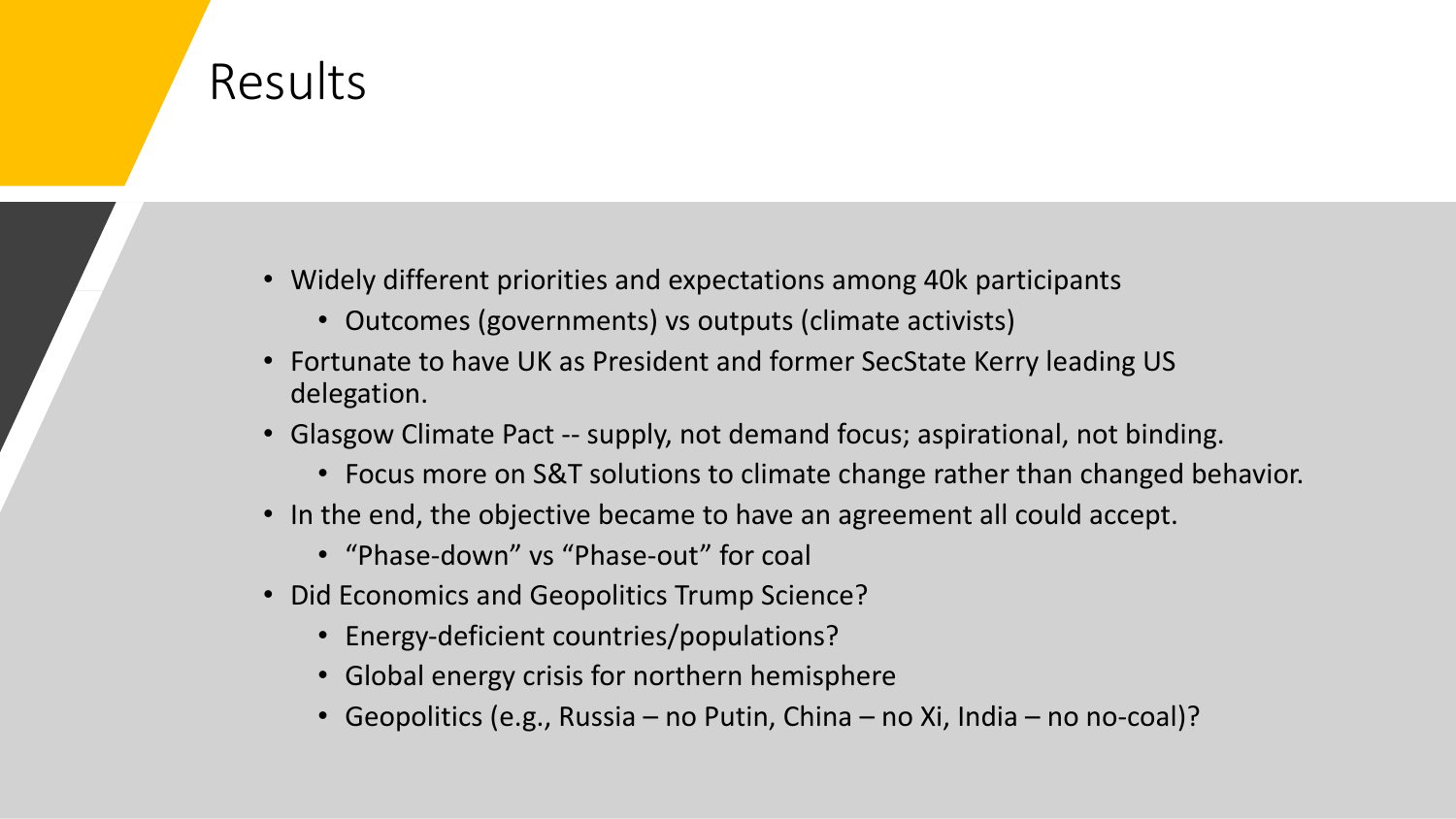# Perspective of Former Diplomat – a Success or Failure?

- This was never about questioning science see preambular language
- COP26 goals (according to UK Presidency)
	- Secure global net zero by mid-century and keep 1.5 degrees within reach
	- Adapt to protect communities and natural habitats
	- Mobilize finance
	- Work together to deliver
- Quasi-commitments (not binding) and pledges from the ground up
- For smaller, middle to low-income countries
	- All about money typical of North/South Dialogue
	- Sense that no net-carbon future for rich countries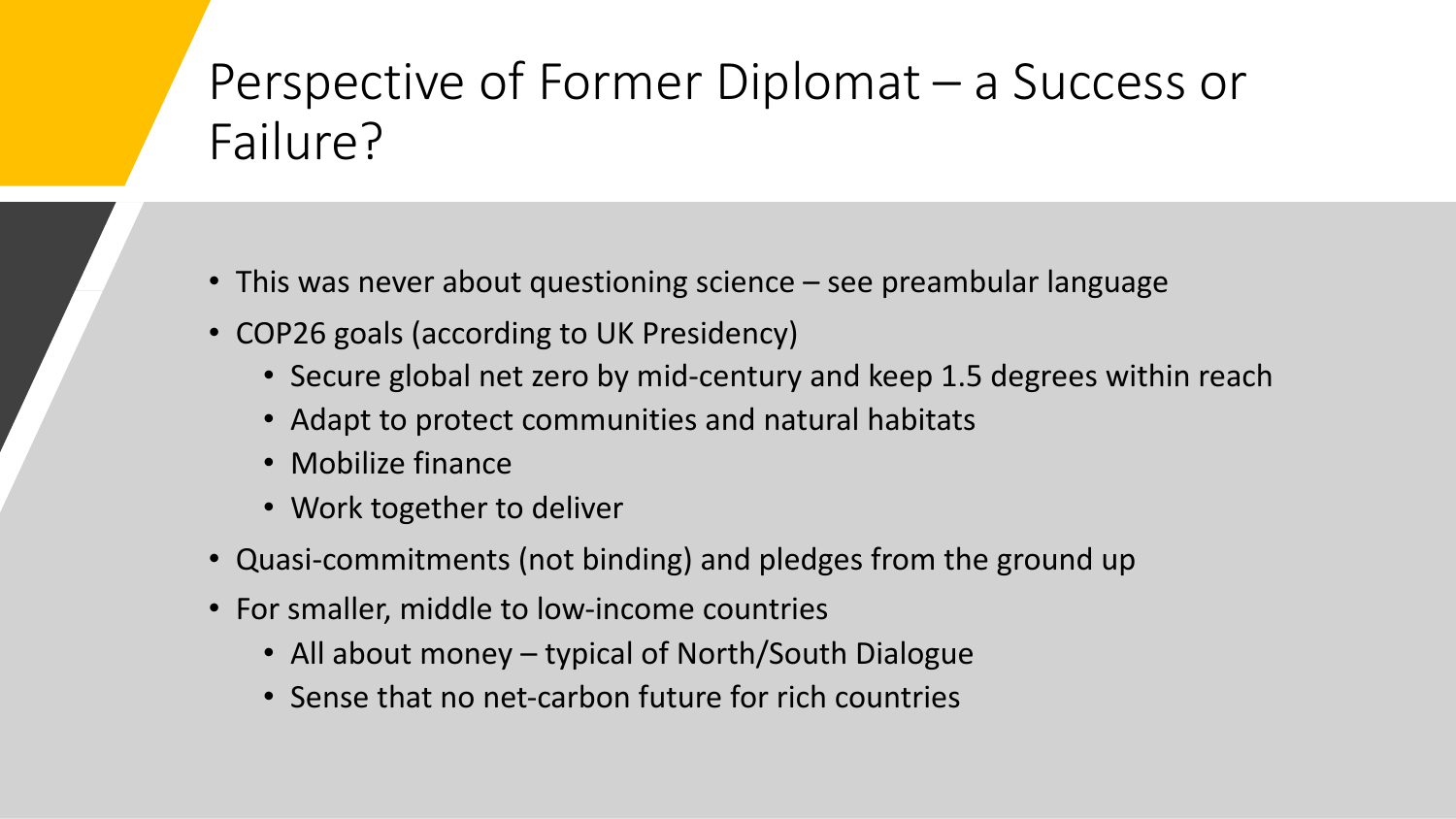# Elements in the Glasgow Pa

- Cutting emissions -- emissions need to fall around 45 percent by 2.
	- India [agreed to reach net-zero emissio](https://www.chathamhouse.org/2021/11/cop26-what-happened-what-does-mean-and-what-happens-next)ns by 2070,
	- Saudi Arabia by 2060, and
	- Brazil by 2050
	- 74 countries commit to net-zero targets by 2050 or earlier; co
- (NEW) Coal and fossil fuels "unabated"; "phase-out vs phase-dov
- Climate finance (\$100 billion annually, missed pledge)
	- Mitigation and Adaptation funding
	- Loss and damage
- The Paris Rulebook
	- Emissions reporting and transparency
	- Carbon trading/carbon market
- NB: See Chatham House summary analysis of COP 26.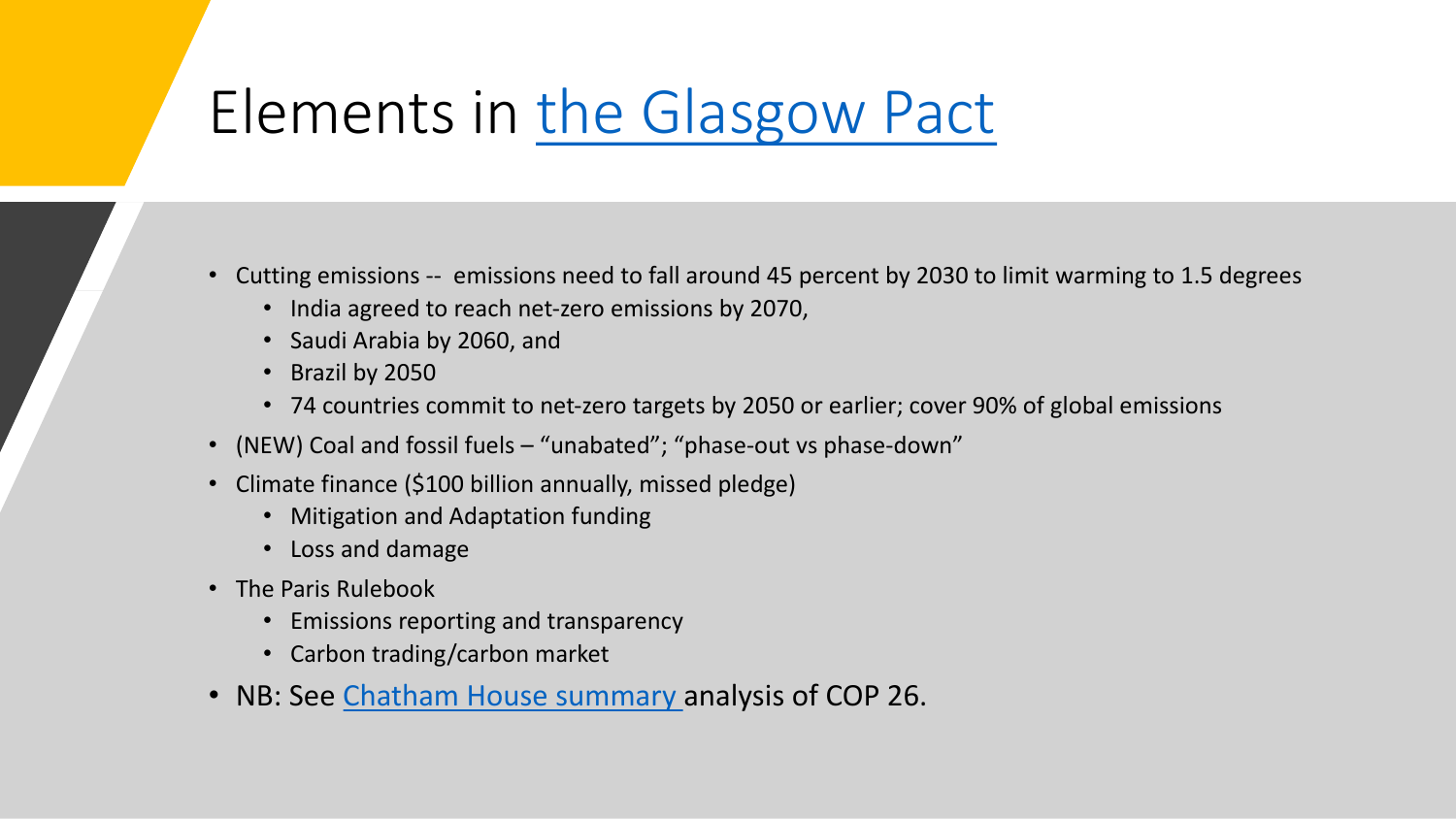# Side Pledges/Plurilateral Ag

- US-China joint declaration;
- US-EU global methane releases; cut methane e
- Voluntary pledges that would phase out gasolir decarbonize air travel, protect forests, and ensure investing (blended-financing).
- Just Energy Transition Partnership (South Africa https://ukcop26.org/political-declaration-on-th in-south-africa/
- Glasgow Alliance for Net-Zero (\$130 trillion private
- "First-movers" coalition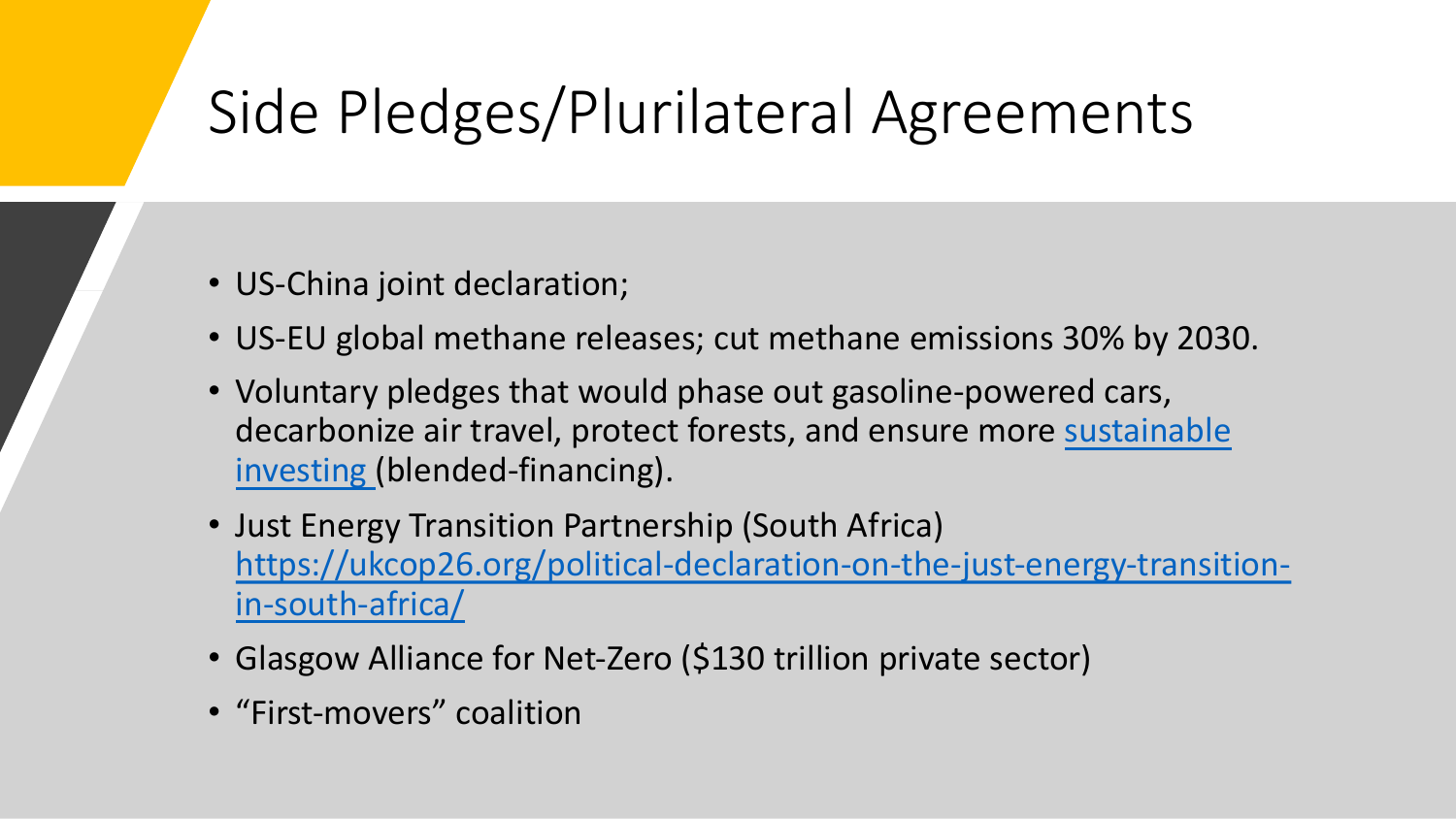## The Glasgow Breakthroughs

- Power clean power by 2030
- Road Transport zero emissions vehicles by 2030
- Steel near-zero emissions steel by 2030
- Hydrogen affordable low-carbon hydrogen by 2030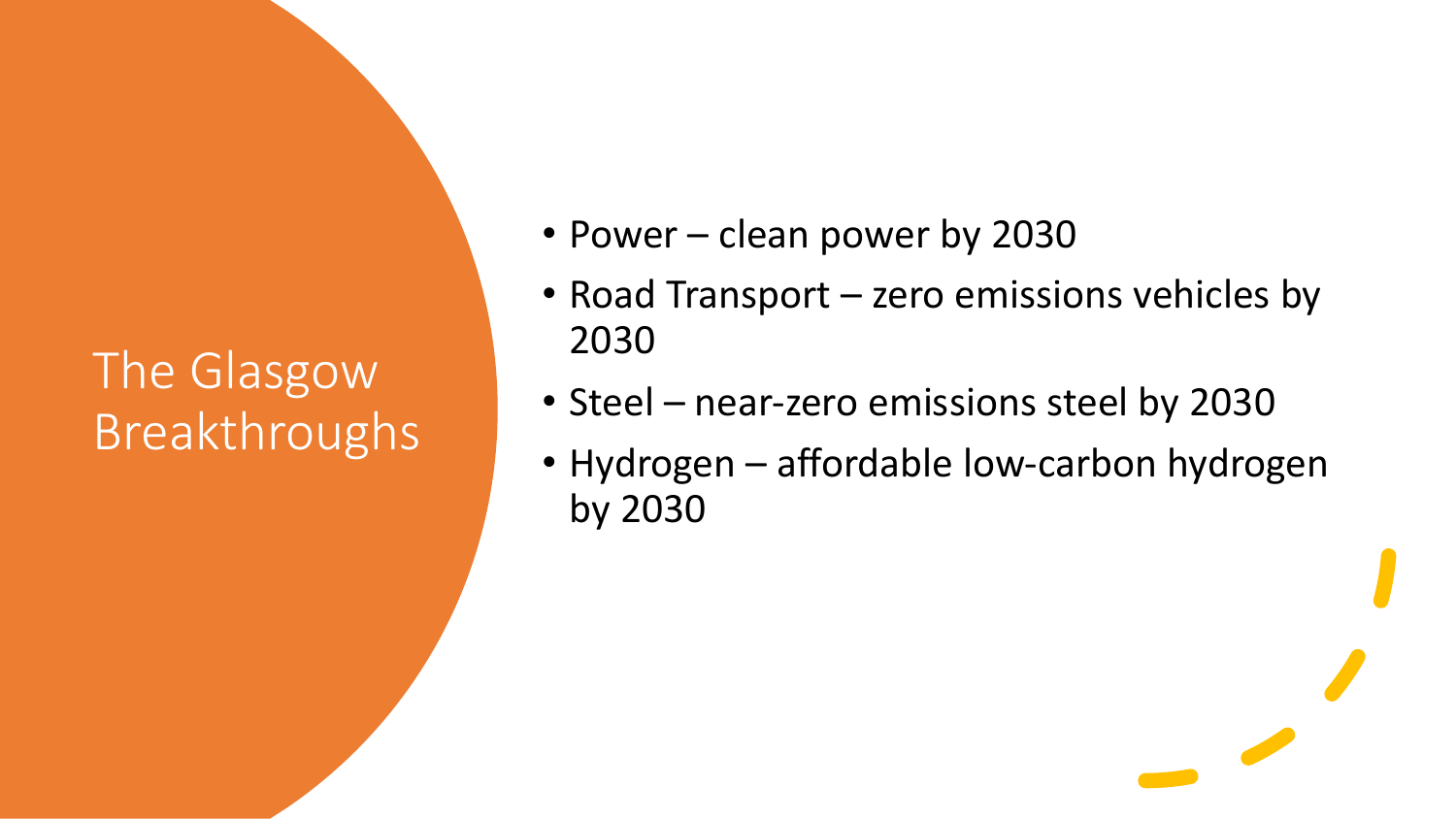### Why geopolitics and economics and not science?

- Hope that science of global warming is now so compelling that the world could unite to avoid what described as a looming global catastrophe.
- Global UN meetings have always been about geopolitics and economics
- Old system built around regional bloc negotiations
	- Group B US, Europe (EU), and other developed countries
	- Group D USSR and Warsaw Pact countries
	- G-77 developing countries (including China and India)
- Issues largely about Cold War confrontation and G-77 demands for massive wealth transfers from the global North to the global South
- COP26 geopolitics -- the role of US, China, Russia, and India -- not EU
- Climate finance commitments (\$100 billion) fell far short of developing countries demands for assistance and compensation for past climate change damage.
- Globally countries were concerned about short-term energy shortages during the winter months, the spike in natural gas prices and the increased use of coal.
- For climate activists and some governments, the COP26 outputs were disappointing.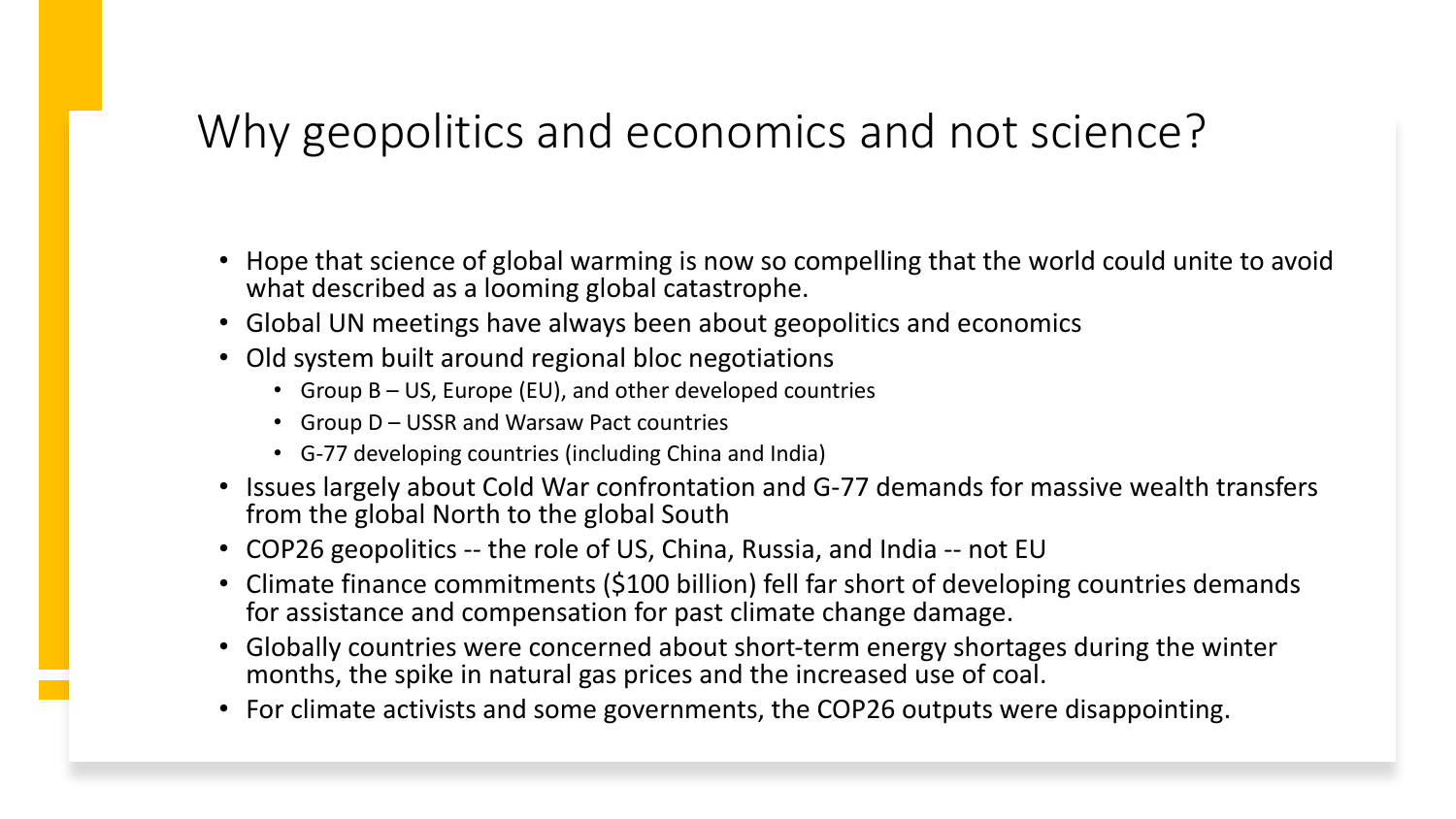"Now this is not the end. It is not even the beginning of the end. But it is, perhaps, the end of the beginning." Winston Churchill November 1942

- Nature of energy transition is a hybrid energy system
- Get to work supply and demand tackled at the local and individual level
- Recognize the limits of diplomacy but continue to lead
- Recognize the reality of geopolitics China, India, Russia
- Develop idea of blended financing public/private partnerships
- Start practical joint-energy transition projects
	- Pacific island nations
	- South Africa
- EU Green New Deal
	- German "Climate club" to shelter companies
	- Reprieve for "green" natural gas and nuclear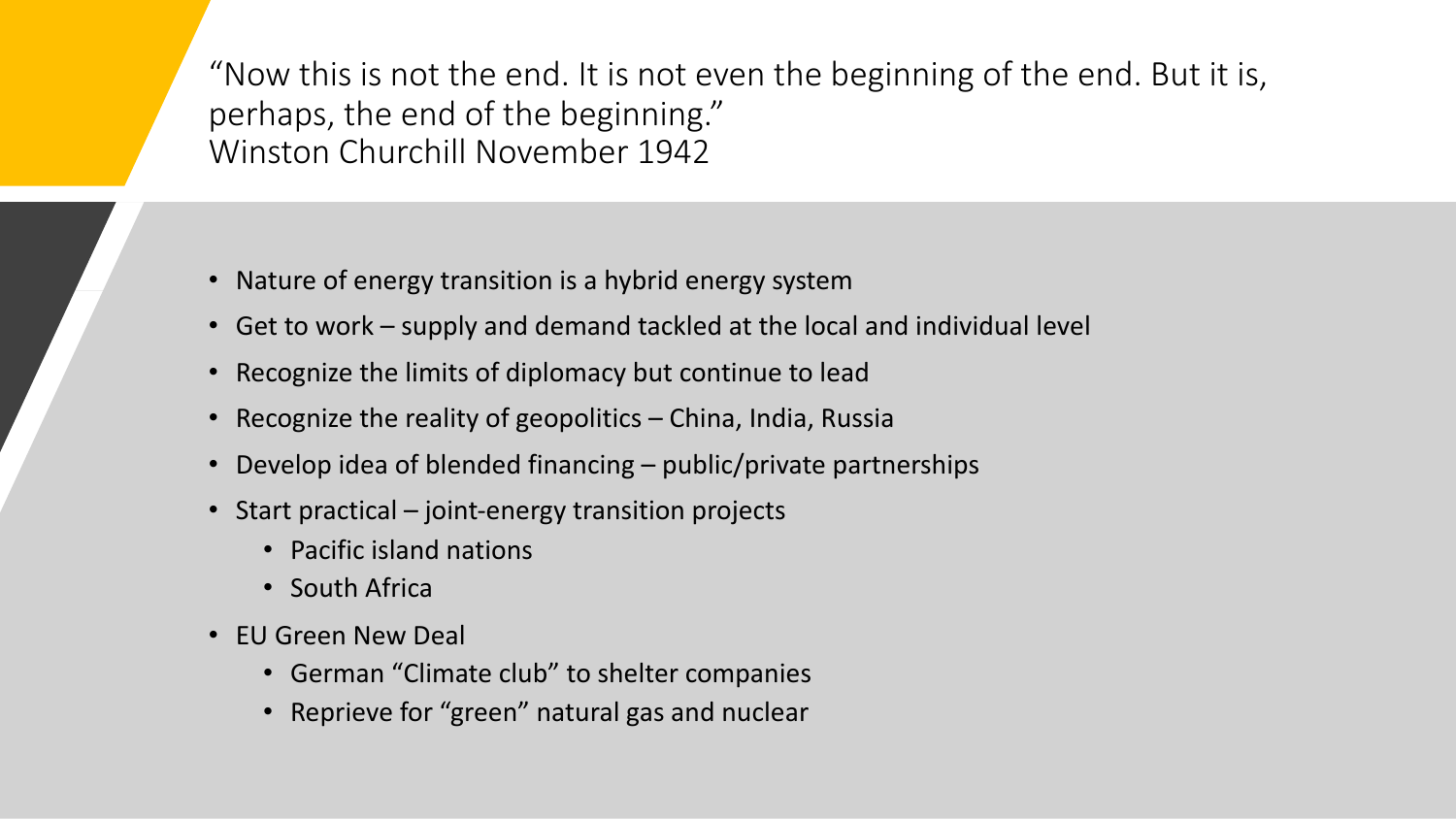"First Principles" about Innovation (from Bill Gates)

# Will it work?

# How much time will it take?

# How much will it cost?

Is there a better, cheaper, faster alternative?